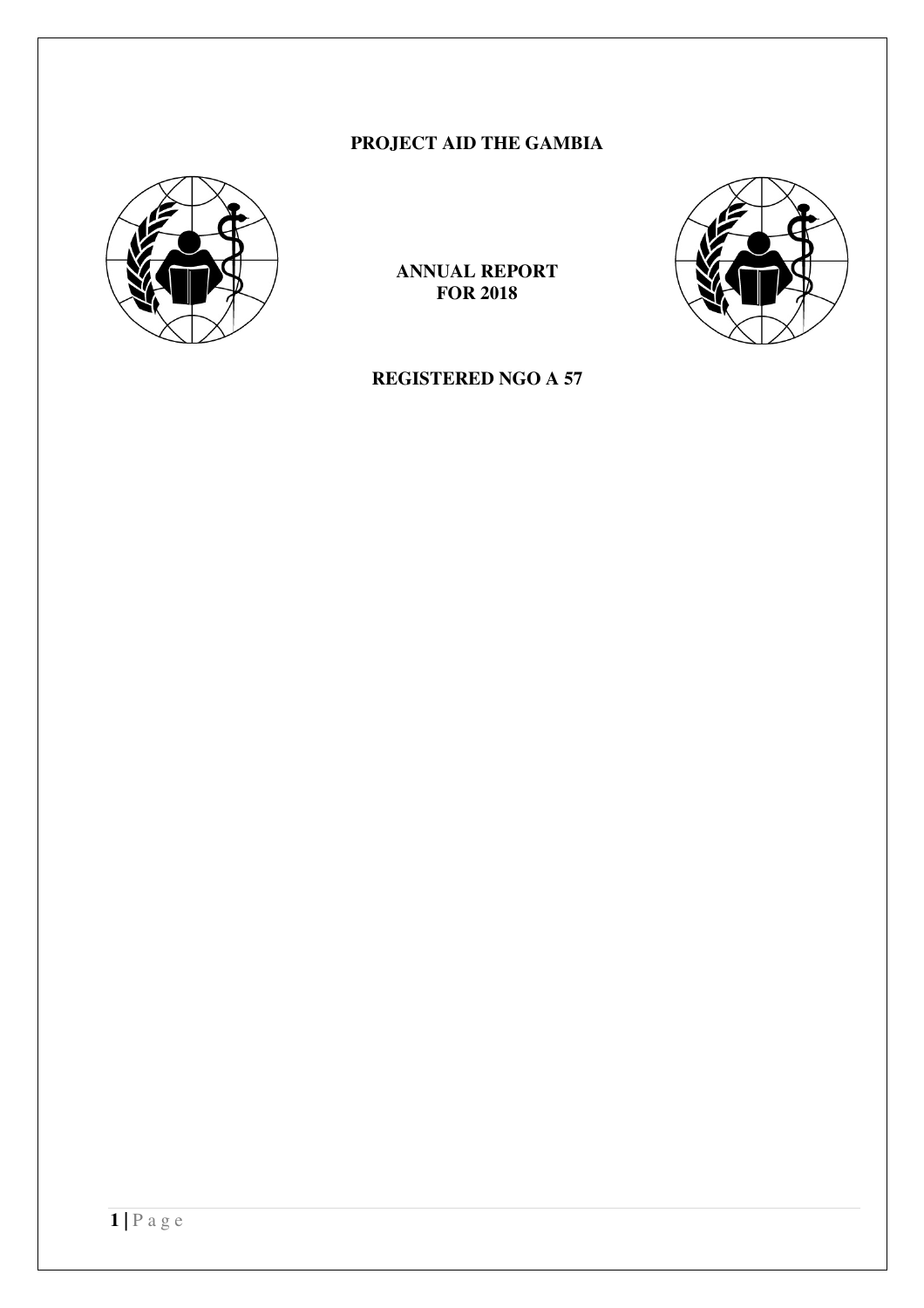| <b>Table of Contents</b>                                                             |  |
|--------------------------------------------------------------------------------------|--|
|                                                                                      |  |
|                                                                                      |  |
|                                                                                      |  |
|                                                                                      |  |
|                                                                                      |  |
|                                                                                      |  |
|                                                                                      |  |
|                                                                                      |  |
|                                                                                      |  |
|                                                                                      |  |
|                                                                                      |  |
|                                                                                      |  |
|                                                                                      |  |
|                                                                                      |  |
|                                                                                      |  |
|                                                                                      |  |
|                                                                                      |  |
|                                                                                      |  |
|                                                                                      |  |
|                                                                                      |  |
|                                                                                      |  |
|                                                                                      |  |
|                                                                                      |  |
| OVERSEAS MEDICAL TREATMENT FOR SICK GAMBIAN CHILDREN14                               |  |
| NUMBER OF CHILDREN ADMITTED TO / RETURNED FROM OVERSEAS TREATMENT                    |  |
|                                                                                      |  |
|                                                                                      |  |
|                                                                                      |  |
| The following data shows the number of patients seen by Buniadu Health Centre in the |  |
|                                                                                      |  |
|                                                                                      |  |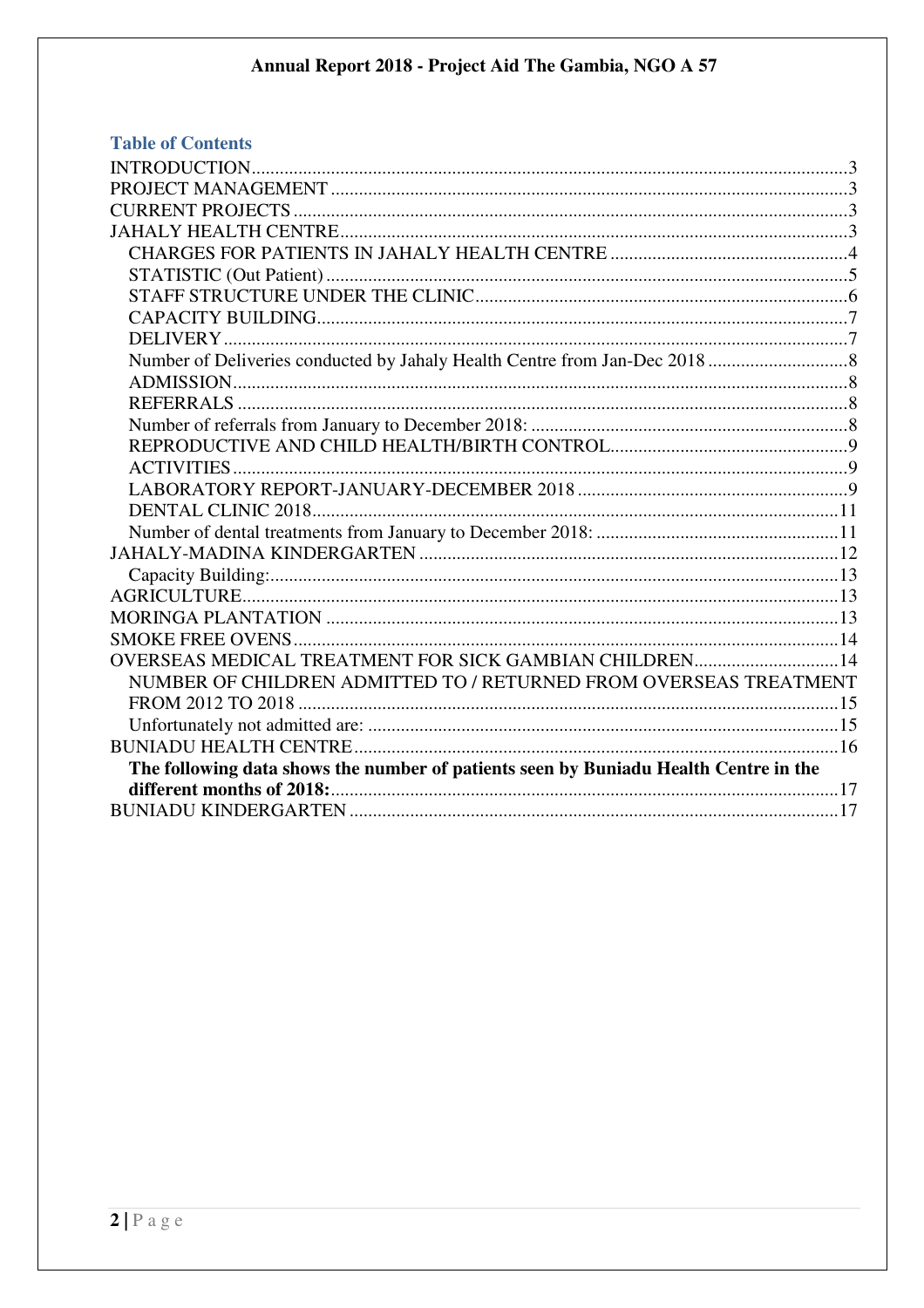### **INTRODUCTION**

Project Aid The Gambia, is a German / Gambian registered International Non Governmental Organisation (NGO), whose objective is to supplement Governments efforts in providing humanity services to the targeted rural communities. The project has been involved in a series of successful ventures since its inception in 1991. Mainly in Education, Health and Agriculture which are the corner stone of any meaningful development; Project Aid therefore strives extensively hard to excel in these areas. Ultimately Project Aid The Gambia runs two Health Centres and two Kindergartens in Jahaly and Buniadu. In the education sector our Kindergarten has been exceptional in terms of both infrastructure and academic excellence. Project Aid is also engaged in supporting four women horticultural gardens in the villages of Jahaly and Madina, Central River Region. As part of its crusade, Project Aid in collaboration with German Government built a Model Health Centre in Njaba Kunda in 2011which witnesses a massive improvement of medical services not only for the people of Njaba Kunda but for the whole of NBR. After being built, the new Njaba Kunda Health Centre was handed over to the Ministry of Health & Social Welfare in 2012.

The Administrative Head Office of Project Aid The Gambia is situated in Manjai Kunda, Kanifing Municipal Council (KMC).

### **PROJECT MANAGEMENT**

A new Project Coordinator, Mr. Ebrima Camara, was appointed on November 1<sup>st</sup>, 2017 and resigned in May 2018.

In May 2018, A New Project Manager, Mr. Ebrima Jobarteh was appointed.

# **CURRENT PROJECTS**

### **JAHALY HEALTH CENTRE**

As it is known by all Gambian that in the early 1990s Health Delivery services was very limited in the countryside but the desire of the project management led by the current Goodwill Ambassador At Large of The Republic of The Gambia Mr. Matthias Ketteler was to support the under privileged communities who are in dire need of help. Propelled by this desire the project found its way through to Jahaly with the guardianship of the late M.S.Tambadou, May his soul rest in peace.

Jahaly is in CRR West, a few kilometres from Brikamaba. The community of Jahaly are predominantly Sarahules with some hand full of Fullas and Mandinkas in their midst. The Health Centre was established in March 1991.

Until today, the Health Centre is one of the most famous health facilities in the rural area in terms of infrastructure, cleanliness and quality of services. Jahaly Health Centre provides reasonable tariff that is affordable by all patients in and outside of The Gambia. This tariff has been viewed by many as the lowest in town when one take into accounts the service and free medication accorded to the disposal of every patient that visit the centre.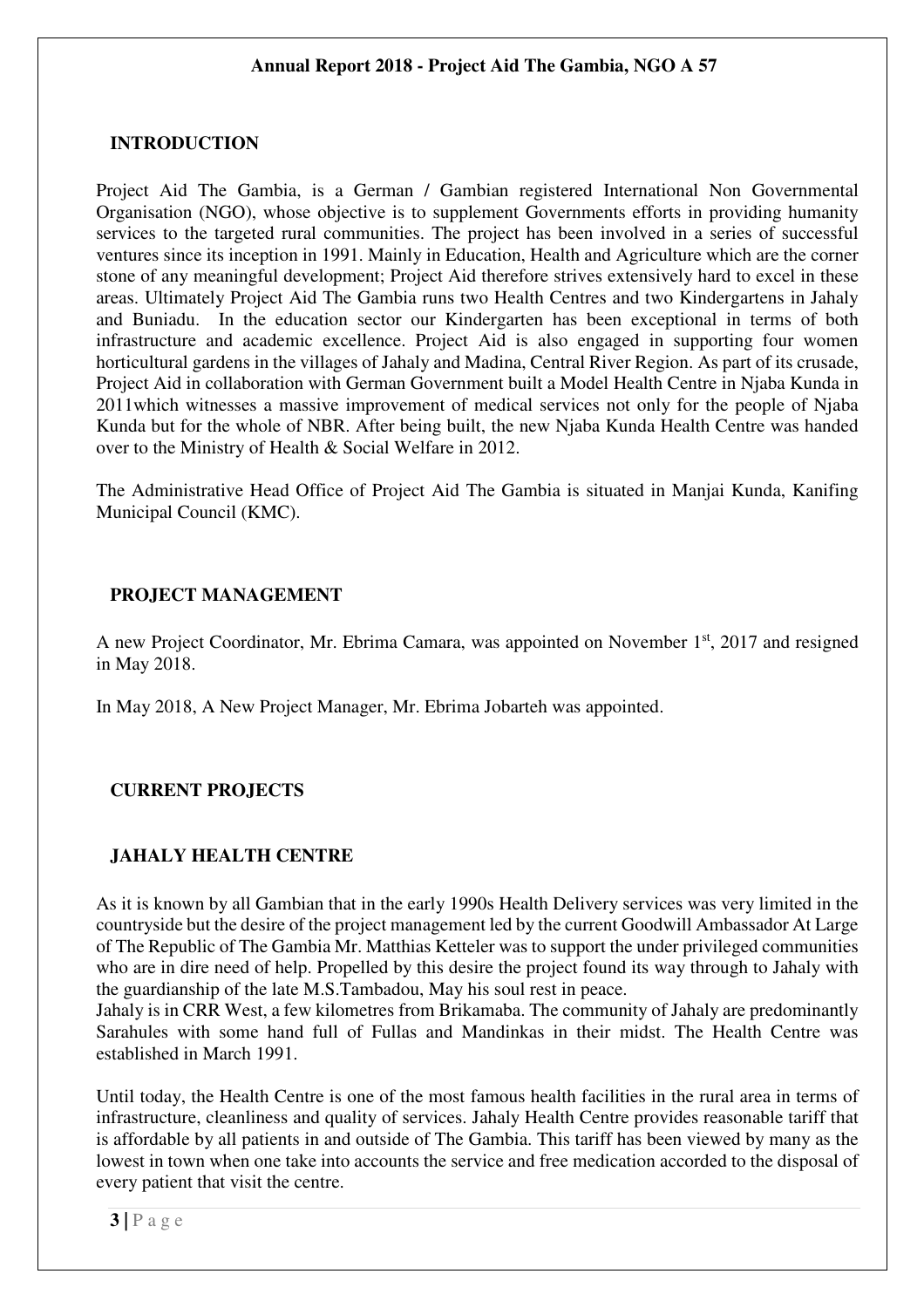# CHARGES FOR PATIENTS IN JAHALY HEALTH CENTRE

#### **REGISTRATION**

| Ages                             | <b>Gambians</b>    | <b>Foreigners</b>  |
|----------------------------------|--------------------|--------------------|
| Under 5 yrs                      | D <sub>15.00</sub> | D <sub>30.00</sub> |
| $5 \text{ yrs} - 14 \text{ yrs}$ | D25.00             | D50.00             |
| 15 yrs upwards                   | D30.00             | D <sub>60.00</sub> |

#### **ADMISSION**

| lmission                | <b>Gambians</b> | <b>oreigners</b> |
|-------------------------|-----------------|------------------|
| tee<br>Dischar<br>΄ (ΤΡ | 50.00           | 100.00           |

#### **LAB**

| <b>Tests</b>       | <b>Gambians</b>    | <b>Foreigners</b>   |
|--------------------|--------------------|---------------------|
| <b>BF</b>          | D <sub>25.00</sub> | D50.00              |
| HB                 | D <sub>25.00</sub> | D50.00              |
| <b>WBC</b>         | D <sub>25.00</sub> | D50.00              |
| <b>URINALYSIS</b>  | 25.00              | D50.00              |
| <b>VDRL</b>        | D <sub>25.00</sub> | D50.00              |
| <b>HCG</b>         | D50.00             | D <sub>100.00</sub> |
| <b>AFB/TB</b>      | Free               | Free                |
| <b>HIV</b>         | Free               | Free                |
| <b>DELIVERY</b>    | Free               | Free                |
| <b>Blood Sugar</b> | D50,00             | D <sub>100,00</sub> |

For weekends charges are double for both Gambians and Foreigners except for emergency cases

Children from our kindergarten are also treated free of charge at the clinic.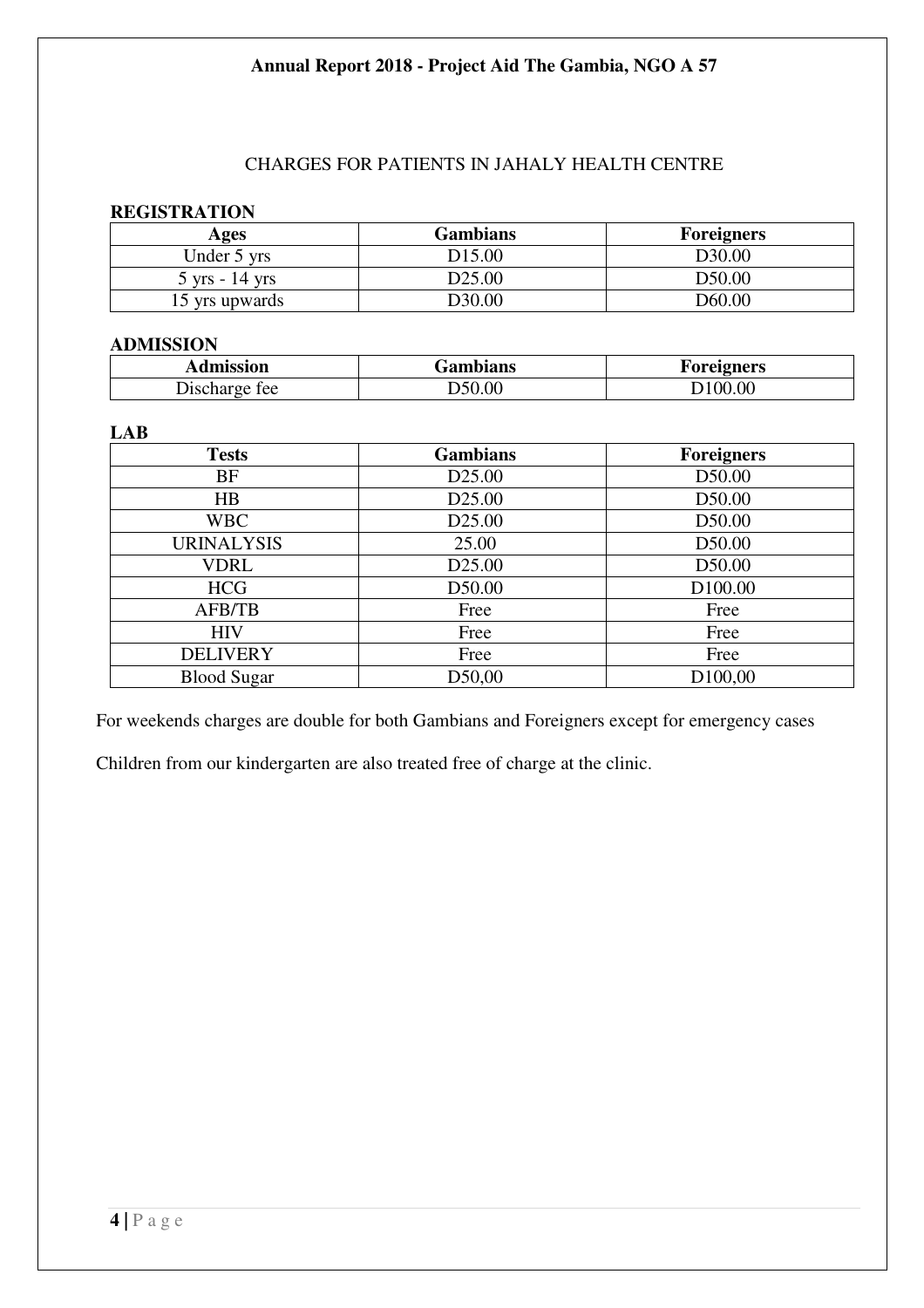## STATISTIC (Out Patient)

The following data shows the number of patients seen by Jahaly Health Centre in the different months of 2018:

| PATIENTS STATISTIC<br>Total |             |        |        |             |                  |                   |             |              |               |                  |  |  |
|-----------------------------|-------------|--------|--------|-------------|------------------|-------------------|-------------|--------------|---------------|------------------|--|--|
| 2018                        | outpatients |        |        |             | Inpatients       |                   |             |              |               | Referrals        |  |  |
| <b>Month</b>                | male        | female | total  | <b>FEES</b> | <b>ADMISSION</b> | <b>DISCHARGES</b> | <b>FEES</b> | <b>WARD1</b> | <b>WARD 2</b> | <b>REFERRALS</b> |  |  |
| January                     | 815         | 1,471  | 2,286  | 55,715      | 26               | 31                | 1,600       | 89           | 0             | 15               |  |  |
| February                    | 796         | 1,284  | 2,080  | 48,235      | 29               | 23                | 1,200       | 106          | 0             | 9                |  |  |
| March                       | 873         | 1,349  | 2,222  | 52,745      | 33               | 33                | 1,650       | 148          | 0             | 17               |  |  |
| April                       | 839         | 1,391  | 2,230  | 52,055      | 30               | 24                | 1,300       | 121          | 0             | 11               |  |  |
| May                         | 895         | 1,557  | 2,452  | 56,995      | 26               | 20                | 1,200       | 90           | 0             | 15               |  |  |
| June                        | 794         | 1,359  | 2,153  | 48,355      | 15               | 12                | 700         | 76           | 0             | $\overline{4}$   |  |  |
| July                        | 999         | 1,621  | 2,620  | 58,350      | 18               | 17                | 800         | 92           | 0             | 13               |  |  |
| August                      | 1,187       | 1,773  | 2,960  | 67,185      | 43               | 34                | 1,750       | 157          | 0             | 10               |  |  |
| September                   | 1,522       | 2,381  | 3,903  | 89,945      | 59               | 55                | 2,700       | 248          | 0             | $\overline{7}$   |  |  |
| October                     | 1,736       | 2,602  | 4,338  | 98,840      | 64               | 43                | 2,500       | 200          | $\mathbf 0$   | 9                |  |  |
| November                    | 1,186       | 1,909  | 3,095  | 57,455      | 38               | 35                | 1,750       | 171          | 0             | 11               |  |  |
| December                    | 783         | 1,201  | 1,984  | 47,475      | 21               | 24                | 1,200       | 125          | 0             | $\overline{7}$   |  |  |
| <b>Total</b>                | 12,425      | 19,898 | 32,323 | 733,350     | 402              | 351               | 18,350      | 1,623        | 0             | 128              |  |  |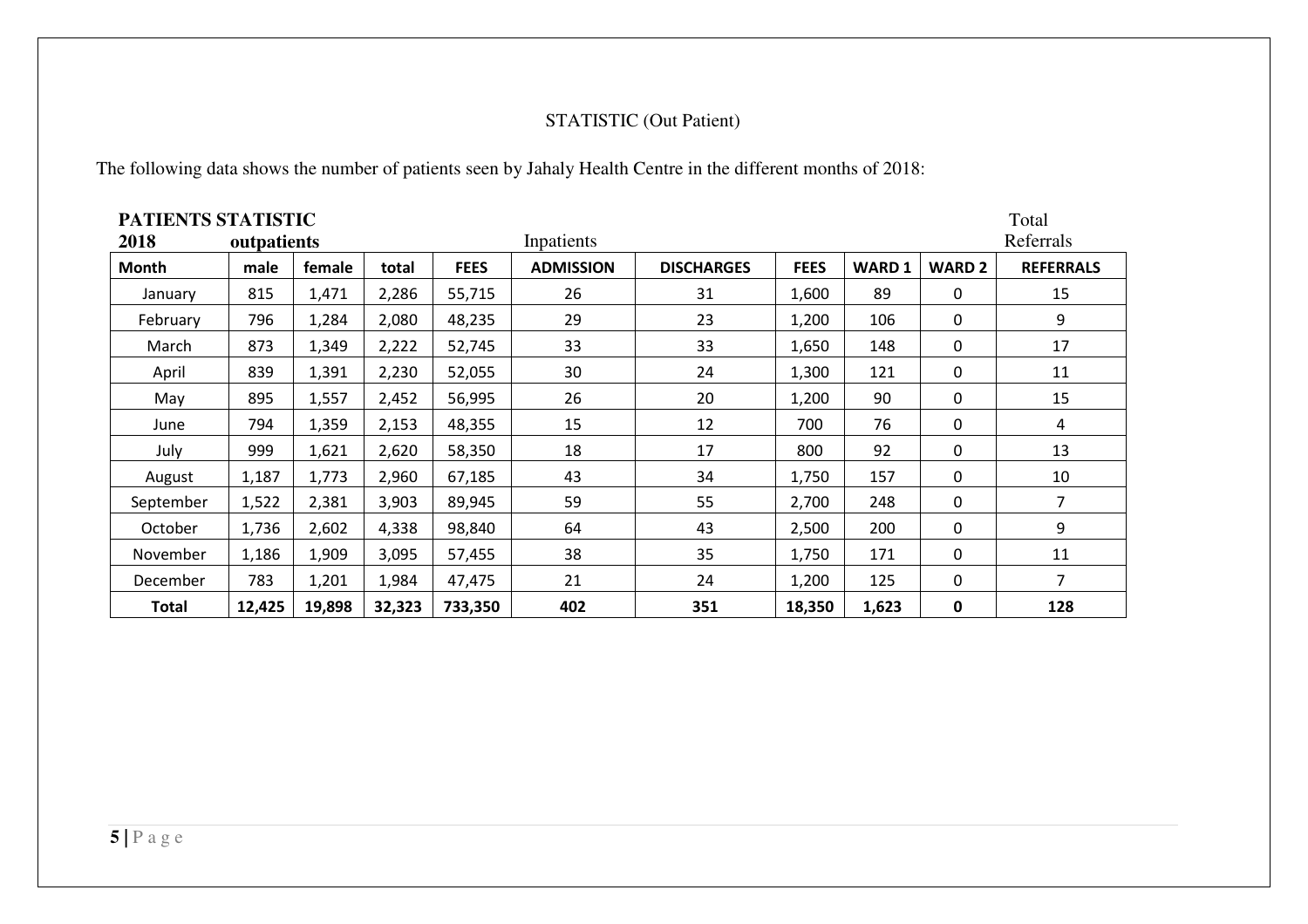There are three consultation rooms in Jahaly Health Centre which accommodate patients from the regions of CRR, LRR, URR and some part of Cassamance in Senegal.

There is one pharmacy where all prescribed drugs are dispensed by the pharmaciest assistant. The outpatients can also use a laboratory where investigations are carried out on patients such as blood film for malaria test (BF) haemoglobin estimation (HB), white blood cell count (WBC), HCG, Acid fast bacilli (AFB) for sputum spearing for tuberculosis, sickle cell and venereal disease research laboratory (VDRL) to investigate syphilis. There are two wards namely one adult ward where all adult male and female patients are admitted and one children's ward mainly for children. Three private rooms are attached to the adult ward with one room for the nurse on duty. Both wards have a capacity of 30 beds in total. Two flush toilets and two showers in each ward to keep a high hygienic standard.

Two office space within the OPD building one of which has again been allocated to MRC since March 1<sup>st</sup> 2015 to conduct a new study of Rotavirus Vaccine Impact & Effectiveness, after a successful completion of their two year research work on pneumonia, sepsis and meningitis in children less than five years of age and as well as PRINOGAM Research in 2013. The other room has been reassigned to a team of nurses from Brikama-Ba on Infant Welfare Clinic to conducts procedures at the centre twice every month since the Ebola threat seems to dwindle down no case has ever been found in the country.

The electricity supply in the health centre comes from one main source of solar energy which has been re-energized in 2014 under review with the importation of 24 new solar panels, extra inverter and their accessories from Germany to strengthen the capacity based due to ever increasing demand of the facility. These solar energy source is also responsible of pumping water from two boreholes that supply clean pipe, born water to the entire facility and as well as to the attached moringa plantation 24/7.

### STAFF STRUCTURE UNDER THE CLINIC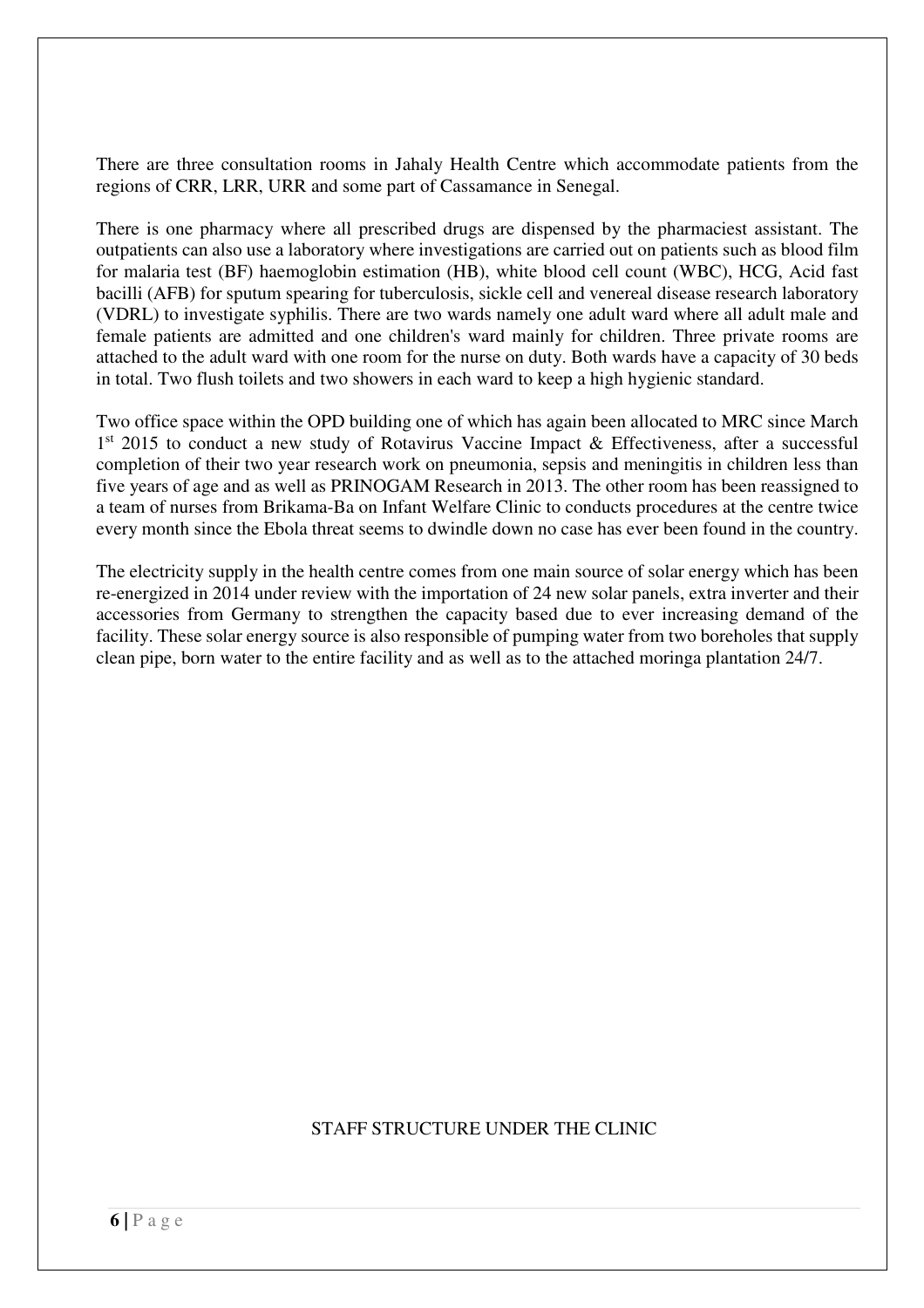There are thirty two staff in Jahaly Health Centre including cleaners and gardeners. Below is a table showing the number of staff and their designation:

| <b>STAFF</b>                       | <b>NUMBER</b> |
|------------------------------------|---------------|
| <b>SEN Midwife</b>                 |               |
| <b>State Enrol Nurse - General</b> |               |
| <b>CHN</b> Ophthalmic              |               |
| <b>Nurse Attendants</b>            | 11            |
| <b>COHW</b>                        |               |
| Assistance lab technicians         |               |
| Drivers                            |               |
| Watchmen (day & night)             | റ             |
| Gardeners (clinic & moringa)       | 8             |
| <b>Cleaners</b>                    | 3             |
| <b>Total</b>                       | 32            |

2018 was a successful year for the clinic as all our sponsored trained nurses contributed in containing the huge amount of patient, the clinic received. This can be seen on the statistic and records provided for of treated patients, the number of nurse attendance at the clinic has also increased to cope with the rising demand of service due to the increase number of patients seen at the facility each day.

Two Flat Screen TVs - one in the main ward and the other in the registration hall - which are connected to satellite disks for national and international news have also been maintained during the year under review.

### CAPACITY BUILDING

In 2018 two staff graduated from the SEN school in Bansang who were sponsored by the project. The project follows the idea that human resource development is a key point to assure quality service. In 2018 series of trainings and workshops were conducted by the department of state for health and social welfare in which the staff took part and equipped with different skills to better their capacity to handle patients in a more efficient and professional manner.

Project Aid has also accorded the nursing staff with professional training from the hands of Dr Azadeh a senior gynaecologist and lecturer at the University of The Gambia who has been hired by the project to serve as a medical adviser and by extension also conducts series of training program for the medical staff and as well as caring for chronically ill patients in the area during the year under review.

The labour ward consists of two delivery beds, two baby cots and one post natal bed for observation of post delivery mothers for six hours and it's equipped with a sterilizer and oxygen concetrator. In 2018 the project gets it own experienced midwife in Jahaly Health Centre. All critical labour cases are referred to Bansang Hospital.

### DELIVERY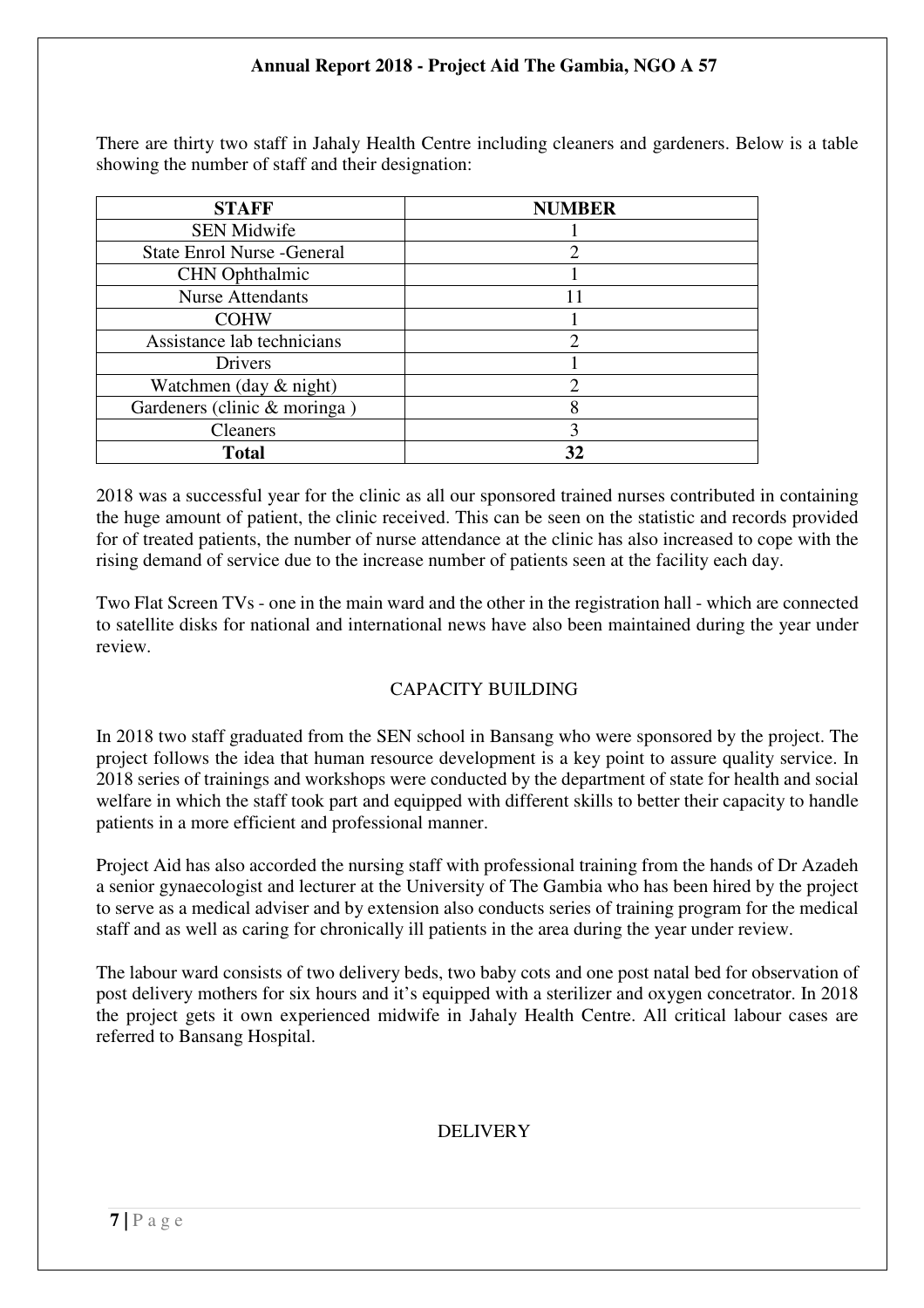Jahaly Health Centre is not left behind in terms of conducting proper and quality delivery to women. Fifty nine babies were delivered from Jan-Dec 2018.

Number of Deliveries conducted by Jahaly Health Centre from Jan-Dec 2018

| <b>MONTH</b> | <b>MALE</b>    | <b>FEMALE</b>  | <b>TOTAL</b>   | <b>Healthy</b> | <b>Dead</b> | <b>Referrals</b> |
|--------------|----------------|----------------|----------------|----------------|-------------|------------------|
| January      | 6              | 4              | 10             | 8              | $\Omega$    | 2                |
| February     | $\overline{2}$ |                | 3              | 3              | 0           |                  |
| March        | $\overline{2}$ | $\overline{2}$ | $\overline{4}$ | 4              | $\Omega$    | $\Omega$         |
| April        |                | 6              | 7              | 7              | 0           | $\Omega$         |
| May          | $\overline{2}$ | 3              | 5              | 5              | 0           | 0                |
| June         |                | 4              | 5              | 5              | 0           | $\Omega$         |
| July         |                | 3              | 4              | 4              | 0           | $\overline{2}$   |
| August       | $\overline{2}$ | $\Omega$       | $\overline{2}$ | $\overline{2}$ | $\Omega$    | $\theta$         |
| September    | 3              |                | 7              | 6              |             | 0                |
| October      | 6              |                | 7              | 7              | $\Omega$    | $\Omega$         |
| November     | $\overline{2}$ | $\overline{2}$ | 4              | 3              | 0           | $\Omega$         |
| December     |                | 4              | 5              | $\overline{4}$ | 0           | 0                |
| <b>Total</b> | 29             | 34             | 63             | 58             |             | 5                |

#### **MATERNITY 2018**

# ADMISSION

Conditions that cannot be handled at the outpatient area are admitted in the ward. These include mostly cases of malnutrition, burns, severe malaria, severe diarrhoea, pneumonia, sepsis, dysentery, etc. In 2018, 402 patients were admitted in the wards with various illnesses as stated earlier.

# REFERRALS

Jahally Health Centre is a minor health centre according to the World Health Organization's (WHO) definition. The health centre does not treat surgical cases, orthopaedic cases and urological conditions as these are conditions beyond the limits of the staff and such cases are naturally referred to Bansang Hospital for further attention.

# Number of referrals from January to December 2018: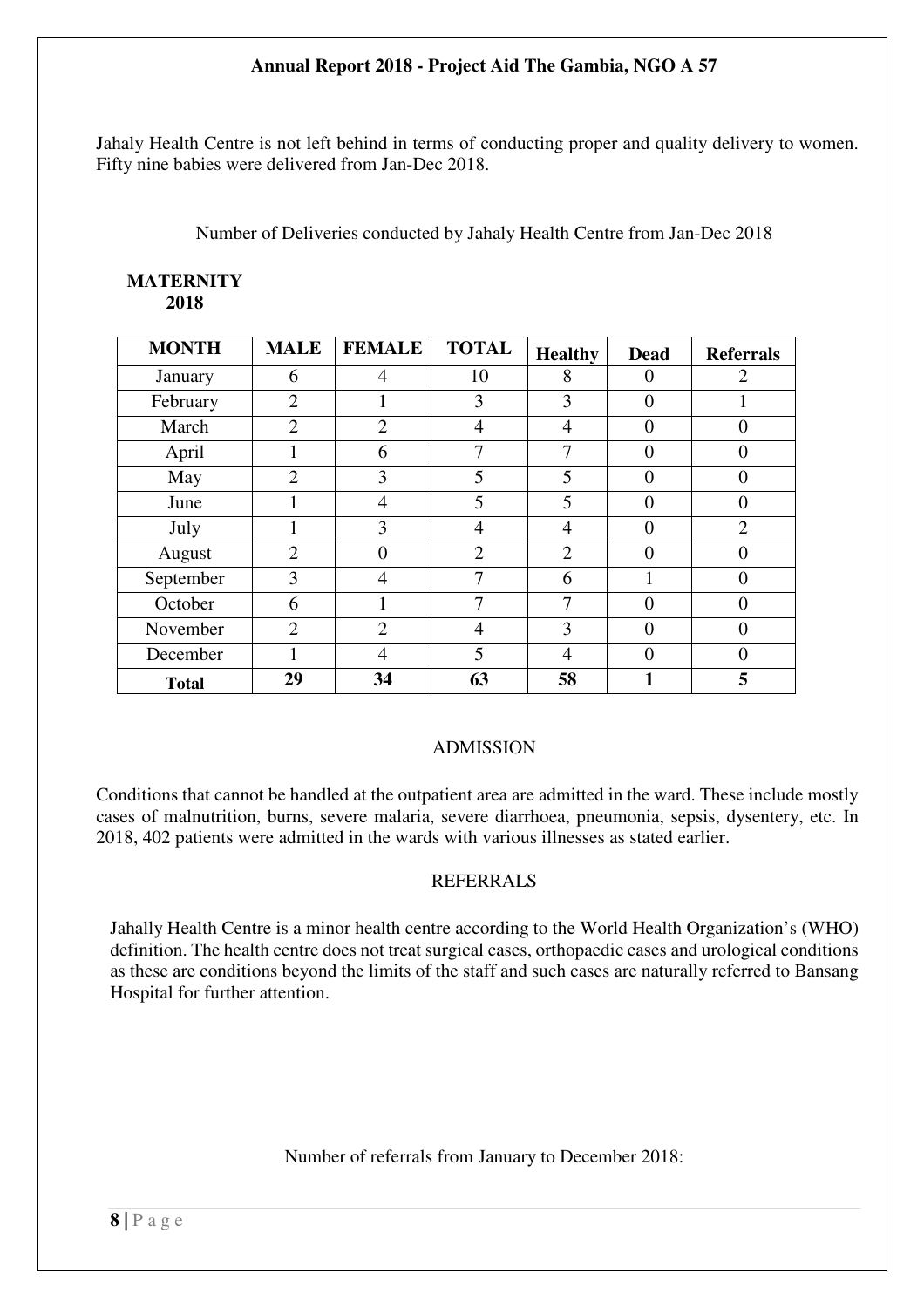#### NUMBER OF REFERALLS

| <b>MONTH</b>   | Jan            | Feb | Mar            | Ap | May | Jun | Jul | Aug | Sept | Oc | <b>Nov</b> | Dec                      | Total |
|----------------|----------------|-----|----------------|----|-----|-----|-----|-----|------|----|------------|--------------------------|-------|
|                |                |     |                |    |     |     |     |     |      |    |            |                          |       |
| Out/inpatients | 15             | Q   | 17             | 11 | 15  |     | 13  | 10  | −    | Q  |            | $\overline{\phantom{0}}$ | 128   |
| maternity      |                |     |                |    |     |     | ⌒   |     |      |    |            |                          |       |
| Total          | $\overline{ }$ | 10  | 1 <sub>7</sub> |    | 15  |     | 15  | 10  | ┍┓   |    | 11         | −                        | 133   |

The total number referred for the year amounted to 133 Patients

### REPRODUCTIVE AND CHILD HEALTH/BIRTH CONTROL

Healthy children together with a healthy mother make a smiling family. A mother can take good care of her children only when, food, shelter, clothing as minimal basic human needs are achieved followed by physical and mental well being, economic burden is minimised, poverty reduced, better educated. Currently we have enrolled one hundred and fifty four clients (154) out of which 22 are men and all the clients are in their active reproductive stages.

### ACTIVITIES

General cleaning and environmental sanitation of the health centre still remains a priority to the health staff. The staff together with cleaners engaged in general cleaning periodically to make the health centre a good place to live in hence cleanliness is next to Godliness. The staff formed a joint football team with the teachers in the kindergarten in order to create a sense of unity and corporation amongst themselves. Sport particularly, football and general physical exercise are part of the daily activities for the staff as football matches are often organised with other teams in the neighbourhood to maintain harmony and fitness for good health. In November 2018 sportswear were given to Jahaly football team and Madina football team by the project chairman as part of his annual support to the youths in sport and building good relation between his staff and the youth of the community by extension to advocate good health through sport.

### LABORATORY REPORT-JANUARY-DECEMBER 2018

The information below shows the number of patients tested at the lab for malaria, white blood cells count, haemoglobin HCG for pregnancy, AFB for TB, urinalysis and blood sugar. The charges for each of these tests are tabulated above on the clinic's tariff.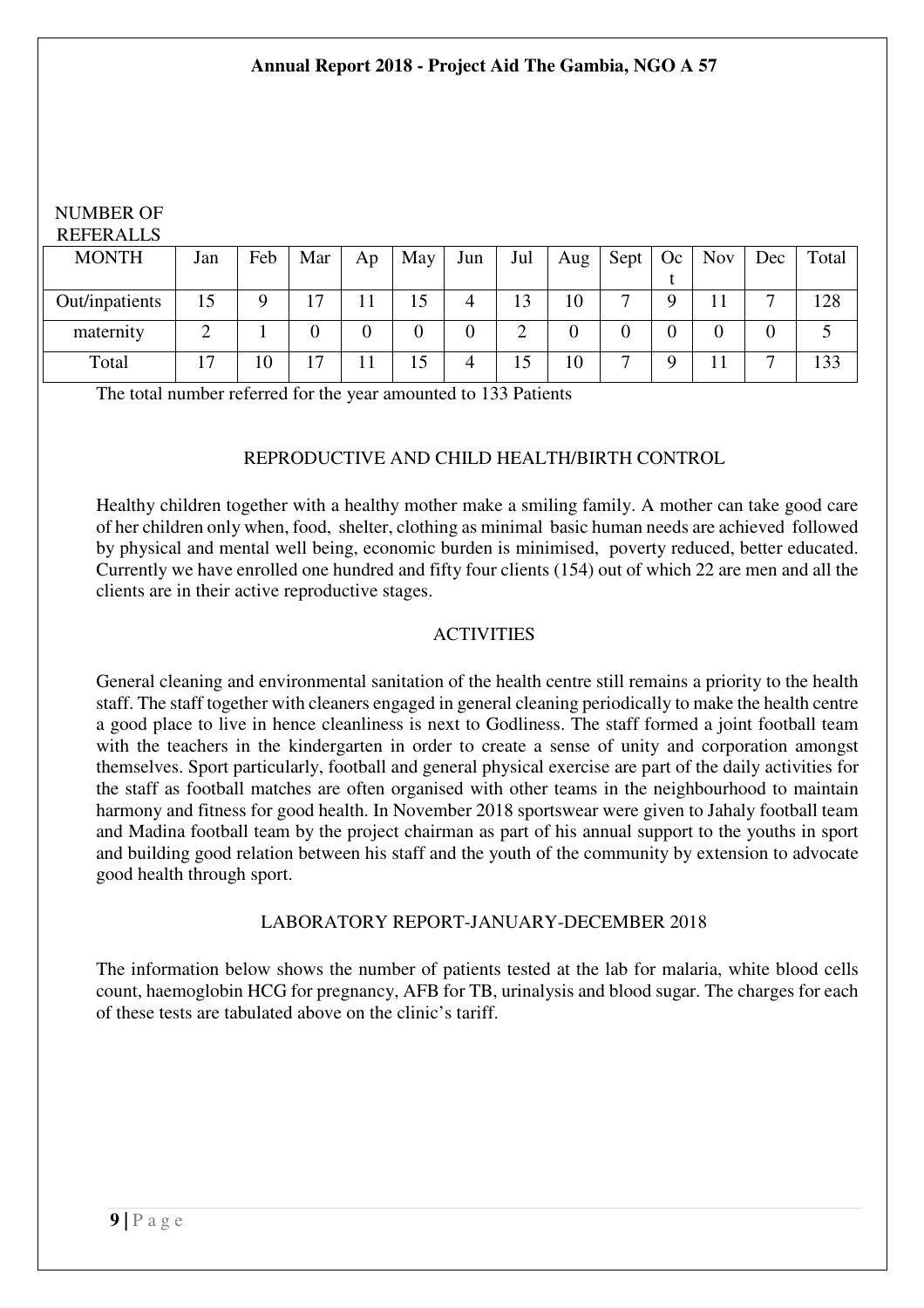Number of patients tested at the lab for malaria, white blood cells count, haemoglobin, HCG for pregnancy, AFB for TB, urinalysis and blood sugar.

|                  | <b>AFB/TB</b>   | <b>BF</b> | <b>WBC</b> | $\mathbf{H}\mathbf{B}$ | <b>VDRL</b>    | <b>URINALYSIS</b> | <b>HCG</b> | <b>BLOOD SUGAR</b> |
|------------------|-----------------|-----------|------------|------------------------|----------------|-------------------|------------|--------------------|
| <b>January</b>   | 15              | 66        | 316        | 140                    | 65             | 66                | 110        | $\overline{0}$     |
| <b>February</b>  | 7               | 11        | 342        | 180                    | 112            | 54                | 81         | 16                 |
| <b>March</b>     | $\mathbf{0}$    | 17        | 283        | 282                    | 117            | 76                | 109        | 55                 |
| April            | 6               | 64        | 320        | 230                    | 47             | 98                | 122        | 41                 |
| <b>May</b>       | $5\overline{)}$ |           | 532        | 223                    | 102            | 91                | 134        | 34                 |
| June             | 11              | 244       | 457        | 227                    | 73             | 103               | 119        | 31                 |
| <b>July</b>      | 3               | 156       | 597        | 230                    | 108            | 162               | 148        | 32                 |
| August           | $\overline{0}$  | 680       | 501        | 232                    | $\overline{0}$ | 175               | 112        | 30                 |
| <b>September</b> | $\overline{0}$  | 2,407     | 336        | 188                    | 94             | 245               | 85         | 36                 |
| October          | $\overline{0}$  | 2,683     | 688        | 279                    | 152            | 380               | 106        | 57                 |
| <b>November</b>  | $\overline{0}$  | 1,946     | 501        | 171                    | 95             | 312               | 93         | 32                 |
| <b>December</b>  | $\overline{0}$  | 632       | 455        | 145                    | 36             | 237               | 49         | 25                 |
| <b>TOTAL</b>     | 47              | 8907      | 5328       | 2527                   | 1001           | 1999              | 1268       | 389                |

**2018**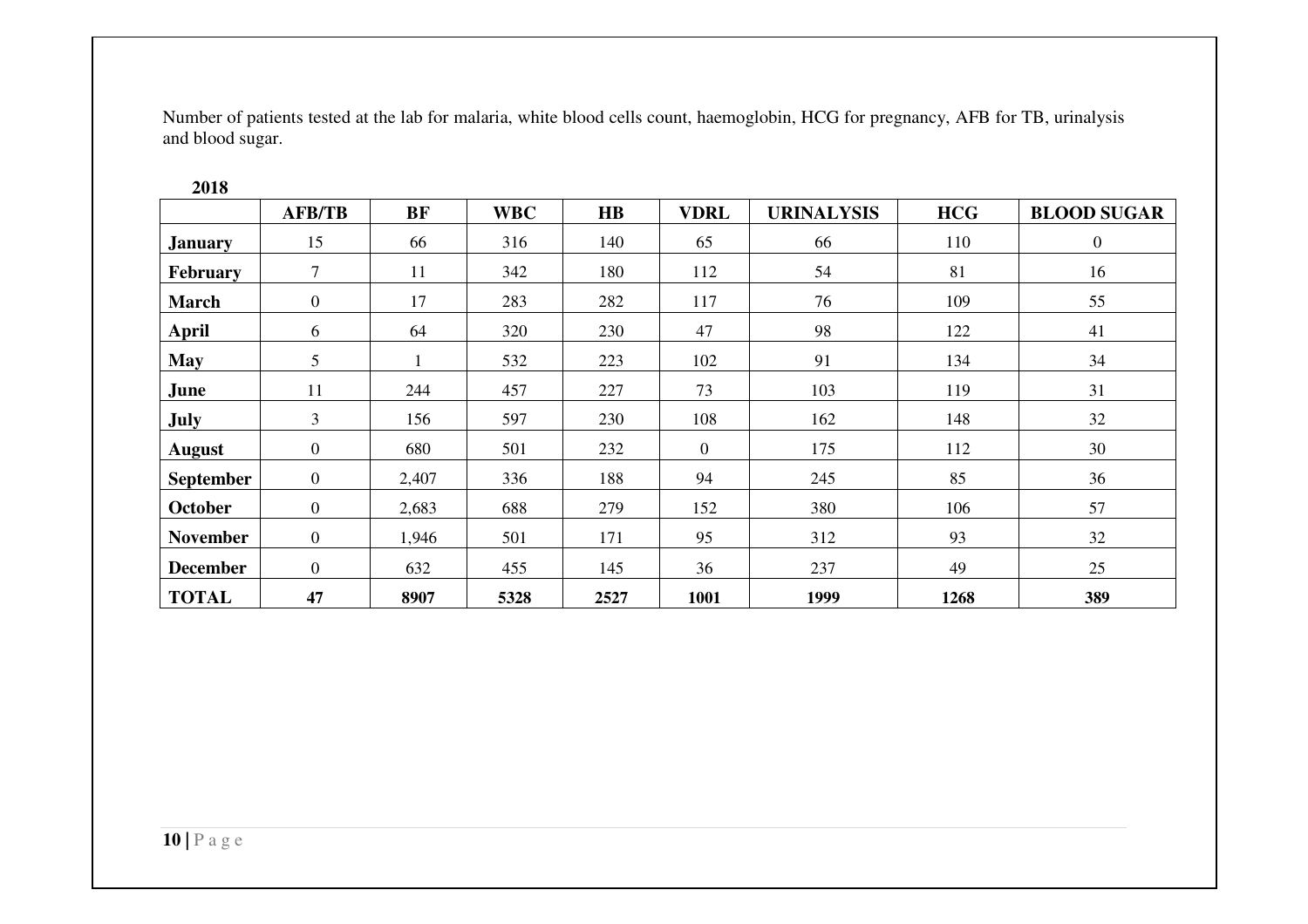#### DENTAL CLINIC 2018

The dental clinic was in-cooperated into Jahaly Health Centre in 1998 with the view of promoting oral health care in the area and was fully operational in 2003 after an intensive12 weeks course which was conducted in Jahally health centre through the project in cooperation with the University of Witten/Herdecke in collaboration with WHO (prof. J. Frencken). During this period five (5) of our project staff where trained who eventually took charge of our dental unit. Since this period the dental unit has been operating smoothly until the beginning of 2012 when the unit was temporarily closed owing to lack of trained staff, the trained ones have either left the country or quitted for one reason or the other.

In 2017 we were able to reopen the dental unit; a former COHW (community oral health worker) was convinced to come back to the project.

Since then to date patients with dental problems don´t need to travel long distances, up to 150 km for a professional treatment.

Number of dental treatments from January to December 2018:

#### **DENTAL STATISTIC 2018**

|              |      |        |       | <b>EXTRACTIO</b> | <b>GLAS</b><br><b>IONOM</b> | <b>COMPOSIT</b> |                  | <b>DRY</b>     | <b>DENTAL</b>  | <b>TRUAM</b>   |
|--------------|------|--------|-------|------------------|-----------------------------|-----------------|------------------|----------------|----------------|----------------|
|              | male | female | total | $\mathsf{N}$     | ER                          | <b>E LIGHT</b>  | <b>AMALGAM</b>   | <b>SOCKET</b>  | <b>ABSCESS</b> | Α              |
| January      | 48   | 88     | 136   | 148              | 11                          | $\pmb{0}$       | $\pmb{0}$        | $\mathbf{1}$   | 5              | $\pmb{0}$      |
| February     | 32   | 55     | 87    | 93               | 11                          | $\pmb{0}$       | $\pmb{0}$        | 1              | 13             | $\pmb{0}$      |
| March        | 30   | 38     | 68    | 185              | 56                          | $\pmb{0}$       | 0                | $\mathbf{1}$   | 12             | $\pmb{0}$      |
| April        | 55   | 73     | 128   | 127              | 5                           | $\pmb{0}$       | $\boldsymbol{0}$ | $\overline{2}$ | 16             | $\pmb{0}$      |
| May          | 56   | 90     | 146   | 142              | 5                           | $\mathbf 0$     | $\mathbf 0$      | $\overline{2}$ | 20             | $\mathbf 0$    |
| June         | 52   | 70     | 122   | 129              | 12                          | $\pmb{0}$       | $\boldsymbol{0}$ | $\mathbf 0$    | 14             | $\pmb{0}$      |
| July         | 65   | 80     | 145   | 147              | 22                          | $\mathbf 0$     | 0                | $\overline{2}$ | 18             | $\pmb{0}$      |
| August       | 66   | 72     | 138   | 141              | 7                           | $\pmb{0}$       | $\pmb{0}$        | 4              | 22             | $\overline{2}$ |
| September    | 66   | 83     | 149   | 151              | 6                           | $\mathbf 0$     | $\mathbf 0$      | $\overline{2}$ | 16             | $\mathbf 0$    |
| October      | 42   | 56     | 98    | 109              | $\mathbf 0$                 | $\mathbf 0$     | $\pmb{0}$        | 1              | 11             | $\mathbf{1}$   |
| November     | 54   | 67     | 121   | 134              | 1                           | $\mathbf 0$     | $\mathbf 0$      | $\overline{2}$ | 11             | $\pmb{0}$      |
| December     | 44   | 26     | 70    | 110              | 1                           | $\pmb{0}$       | $\pmb{0}$        | $\pmb{0}$      | 12             | $\mathbf 0$    |
| <b>Total</b> | 600  | 798    | 1408  | 1605             | 137                         | $\pmb{0}$       | $\pmb{0}$        | 18             | 167            | 3              |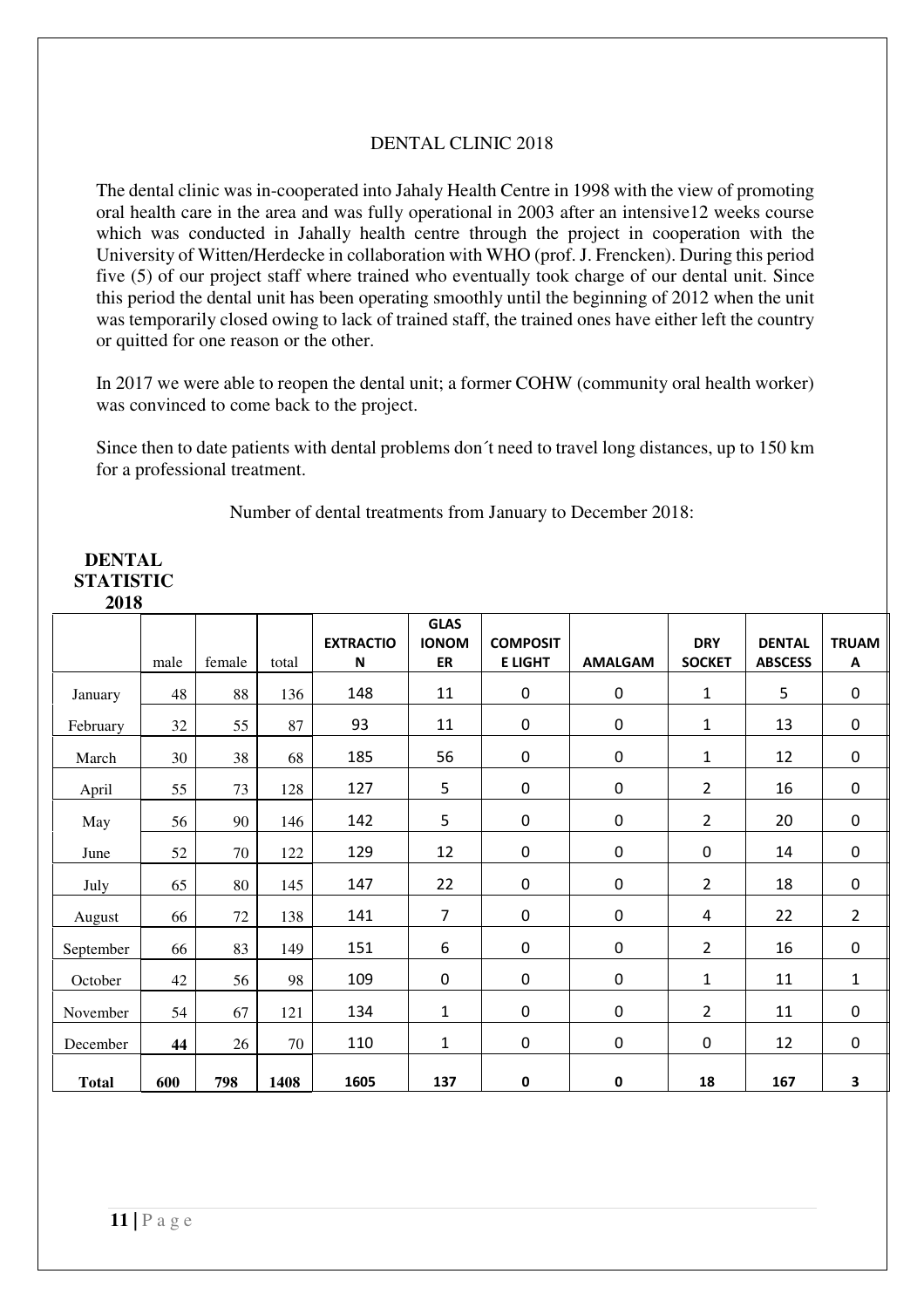# **JAHALY-MADINA KINDERGARTEN**

The project has successfully gone through another year of success in the history of our institution. As always the Kindergarten has made tremendous strides to claim its rightful position in the cadre of Nursery Education in The Gambia, since inception in Sept 2004. During the year under review lot of achievements have been registered prominent among which is the increase in enrolment, human resource development, continues supply of food, uniforms and medical services etc... all of which are more or less traditional of the institutional since the beginning.

Unlike other provincial kindergartens, the enrolment figures in Jahaly-Madina Kindergarten still continues to overwhelm the project despite the supposed competition with the two existing 'Madarassas' (Quranic Schools) of Jahally and Madina. From September 17 2018, 152 new students were enrolled out of which 60 were girls and 92 were boys. This huge number further compelled the project management to maintain a double shift system (morning and afternoon classes).

As of now (May 2018) the kindergarten population stands at 331 students out of which 156 are girls and 175 are boys. Audio-visual classes are still an integral component of our educational strategy as the saying goes 'seeing is believing' and as the children learn faster through seeing. The satellite disks and the DVD player are still in good use as the students and staffs continue to make use of the facility as and when necessary.

In the area of infrastructural development the school is well equipped with good quality chairs and tables to create a conducive and comfortable learning environment for the kids.

In the area of health and feeding, the kindergarten still continues to provide free medical services and feeding to the 331 registered children, despite the fact of being phased out of the WFP'S school feeding programme under the Department of State for Education. It is however worth mentioning at this juncture that feeding such a huge number of children on a daily bases has not being plain selling for the project due to the sky rocketing commodity prizes and unfortunately all our efforts to lure WFP back has so far fallen on deft ears. To support the existing needs of feeding the students of the kindergarten on a daily basis, Project Aid has created another vegetable garden just opposite of the kindergarten compound with a dimension of 70 by 100m. Six (6) wells – with a size of 6m deep and a square meter of 1m by 1m each - were installed in the garden. Four (4) local women have been employed by the Project to water the plants on a daily basis.

Not only do the kindergarten provided free medical services and feeding to the young stars but also supplied all the 331 including the new intakes with one new school uniform free as traditional of the institution. As the uniform materials are not available locally, the projects buy and sew uniforms in Kombo and transport them to Jahaly every year for easy access.

The kindergarten has not also lost sight of their agricultural obligation. A school garden is part of their activities during the year under review as it served not only as an elementary agricultural lessons for the pupils but also its products are used to supplement the school canteen in order to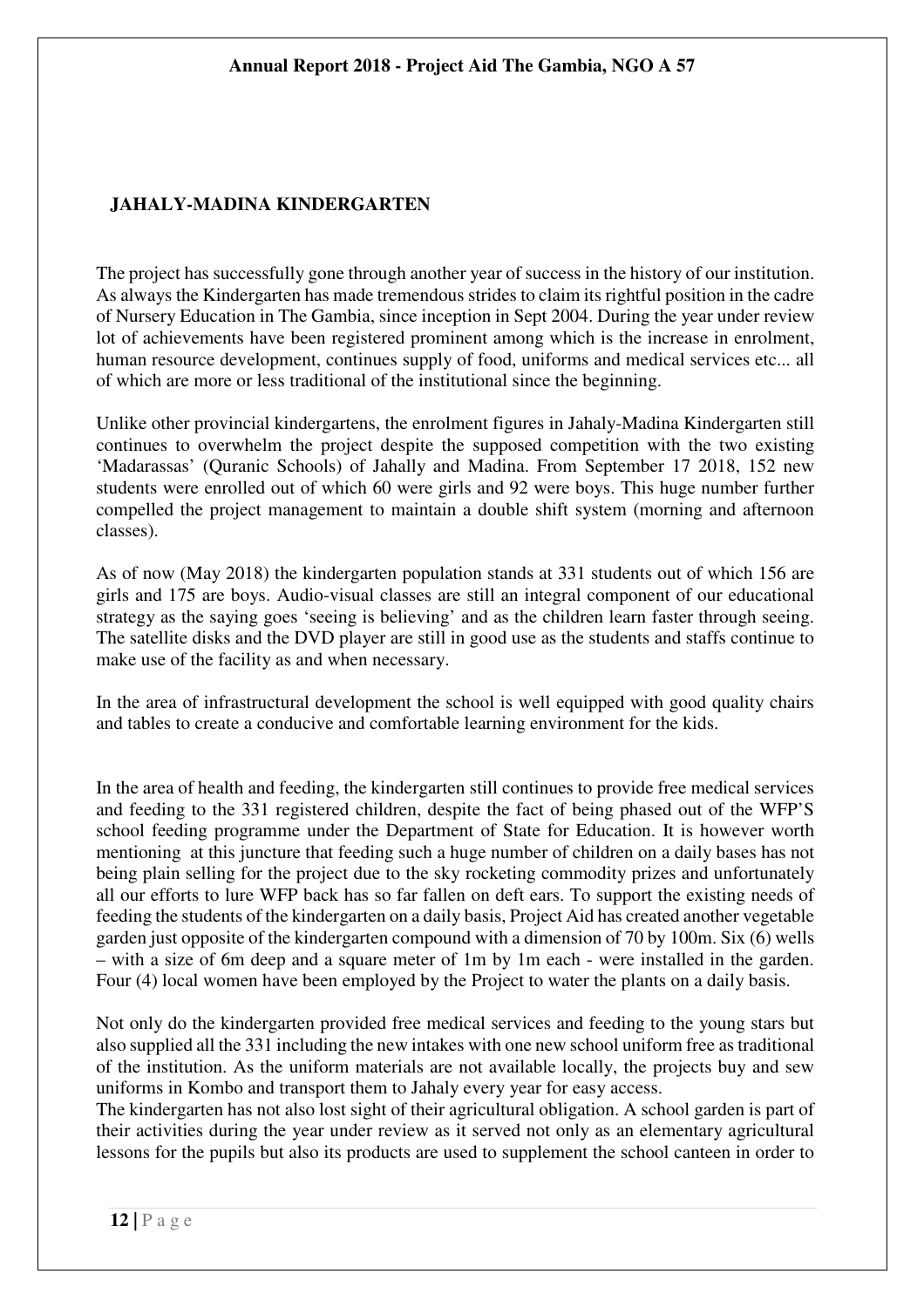provide adequate balanced food for the children. Bananas and pawpaw also continue to play a pivotal role in boosting the nutritional status of these children for adequate growth.

It is indeed an understatement to assert that the year under review has been truly eventful especially when one takes stock of the high enrolment, capacity building, free medical service, free feeding, free supply of uniforms and the admirable academic standard. In fact in my candid opinion, the year under review has been one of success that will be remembered for years to come. CAPACITY BUILDING:

Being cognisant of the fact of offering training and courses, kindergarten teachers still continues to avail themselves to training opportunities offered by the project through Mrs Patricia Ceesay, the Project's Educational Adviser. Mrs Ceesay in her training concentrates in all areas of teaching and learning of young children with particular emphasis on material production and as well as other valuable teaching techniques to name but a few.

Currently the project is sponsoring three students at the ECD Course in Gambia College School of Education.

## **AGRICULTURE**

As the project operates in three intervention areas namely Health, Education and Agriculture it is just apt for us to shed some light on the developments that took place in this sector over the year under review. It's already established that the project is supporting the operation of four vegetables gardens in the two communities, Jahaly and Madina to be precise for many years now.

However there was no much activity from the side of the project in respect of these gardens due to the fact that much of its job has been done over the pass years. Therefore 2018 was another cooling year for the project allowing the women to get the best out of the gardens as much as they could.

Not only does the project gives support to the people of the community in horticulture alone but also provided them with a tractor with all its accessories to support them in all their agricultural ventures at a very minimal cost if any at all.

The tractor can be hired from the villagers; the collected money is used by the project for diesel and maintenance purpose.

# **MORINGA PLANTATION**

It is common knowledge that all the activities of the Project are being financed by our overseas donors mainly from Germany.

It is however worth noting that these donors may not stay with us forever and as such the project needs to put plans in place to finance its activities in the events of donors withdraw for whatever reason. As a consequence of this fear the German sponsors conceived the idea of developing a moringa plantation whose products can be sold to further finance the project activities e.g.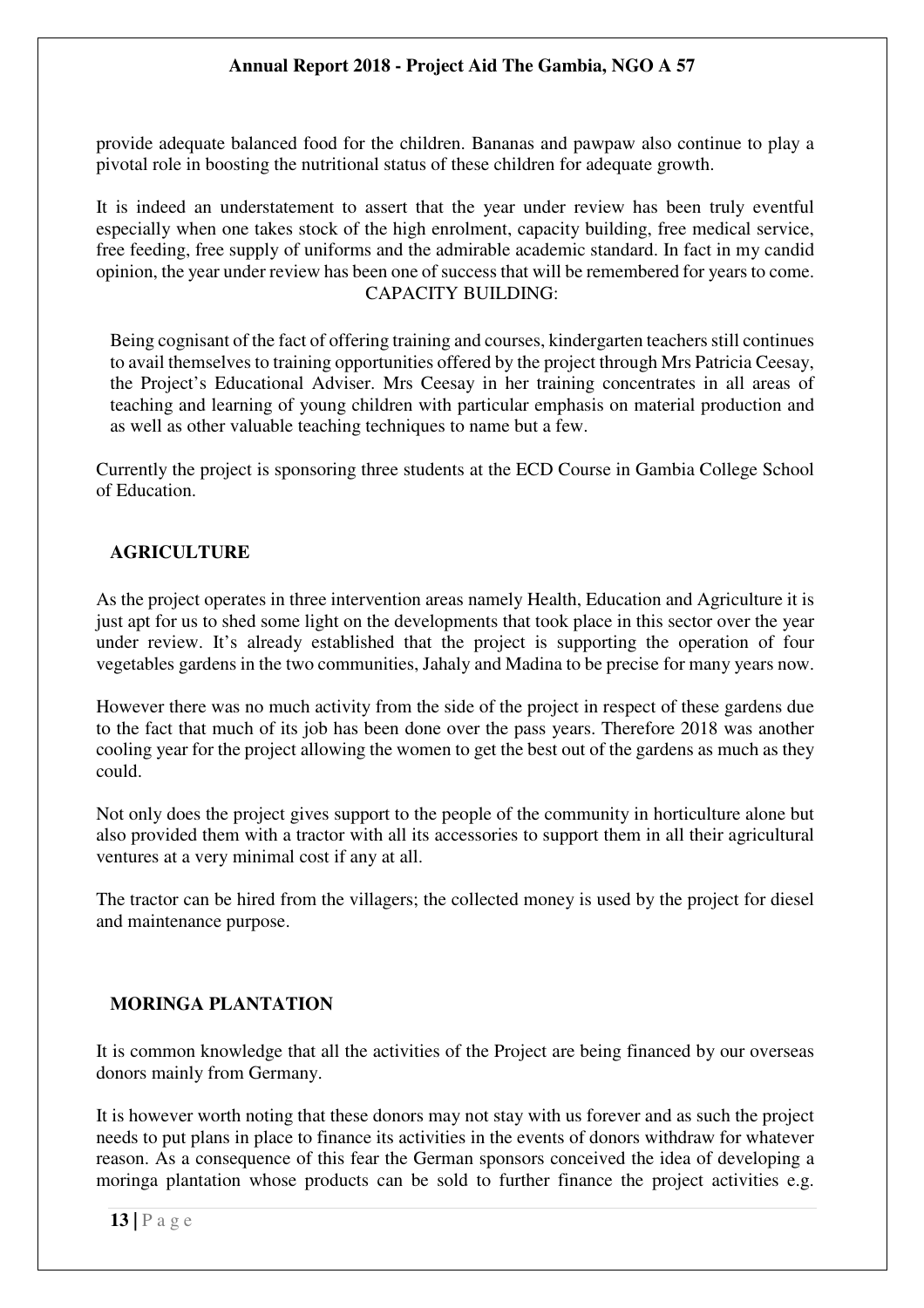procurement of drugs ect. This idea was implemented in 2012 in Jahaly next to the Health Centre and at present around 8,000 trees was planted. Six (6) gardeners are employed to work exclusively on the plantation since its inception watering, weeding and applying natural manure to the plants which were mainly animal dung & groundnut shells.

These plants were found to possess huge medicinal values of incredible effect on human being and animals the idea came up to powder leafs for a sale in Europe. Because of problems keeping the expected hygienic standard, this idea was given up.

In 2018 the project concentrated to press very valid oil from the Moringa seeds. This oil mostly is used to produce a body soap of a very high standard.

In December  $5<sup>th</sup>$  2018. The Moringa field was on fire and 3  $\frac{1}{2}$  plots were burnt down, and part of the wooden fence was also burnt.

### **SMOKE FREE OVENS**

The smoke free oven project has not been very active the last years since the last construction of 150 ovens in Jahaly and Madina which were jointly funded by Project Aid and Sheck Farage Foundation in 2013-2014. However plans are in place to improve on these ovens in 2018 as this initiative is quite meaningful for the project as it has surely reduced the accident of innocent children falling into the fire as the case frequently was.

+ The consumption of firewood will also be greatly reduced saving the forest from deforestation.

+ Smoke related illness affecting the cooks (women) will also be a thing of the past.

+ With the danger of all the above odds eliminated the ultimate out come will be economic sustainability for the beneficiaries which are the aims and the objectives of the project management.

# **OVERSEAS MEDICAL TREATMENT FOR SICK GAMBIAN CHILDREN**

In 2012 Project Aid went into a co-operation with a German NGO called Peace Village/ Friedensdorf International to airlift sick Gambian children, who cannot be treated locally to Germany for a better medical attention.

In June of 2012 the first badge of three (3) sick Gambian children left for Germany were they attended first class medical attention for their different illnesses. Eleven months later they all returned home safely completely cured from their life threatening sickness which became a ground breaking moment for the parents and the Government of the Republic of The Gambia on one hand and as well as for Peace Village and Project Aid on the other hand.

In 2018, nine (9) Gambian children were taken to Germany for overseas treatment, tenth (10) returned after undergoing a successful treatment.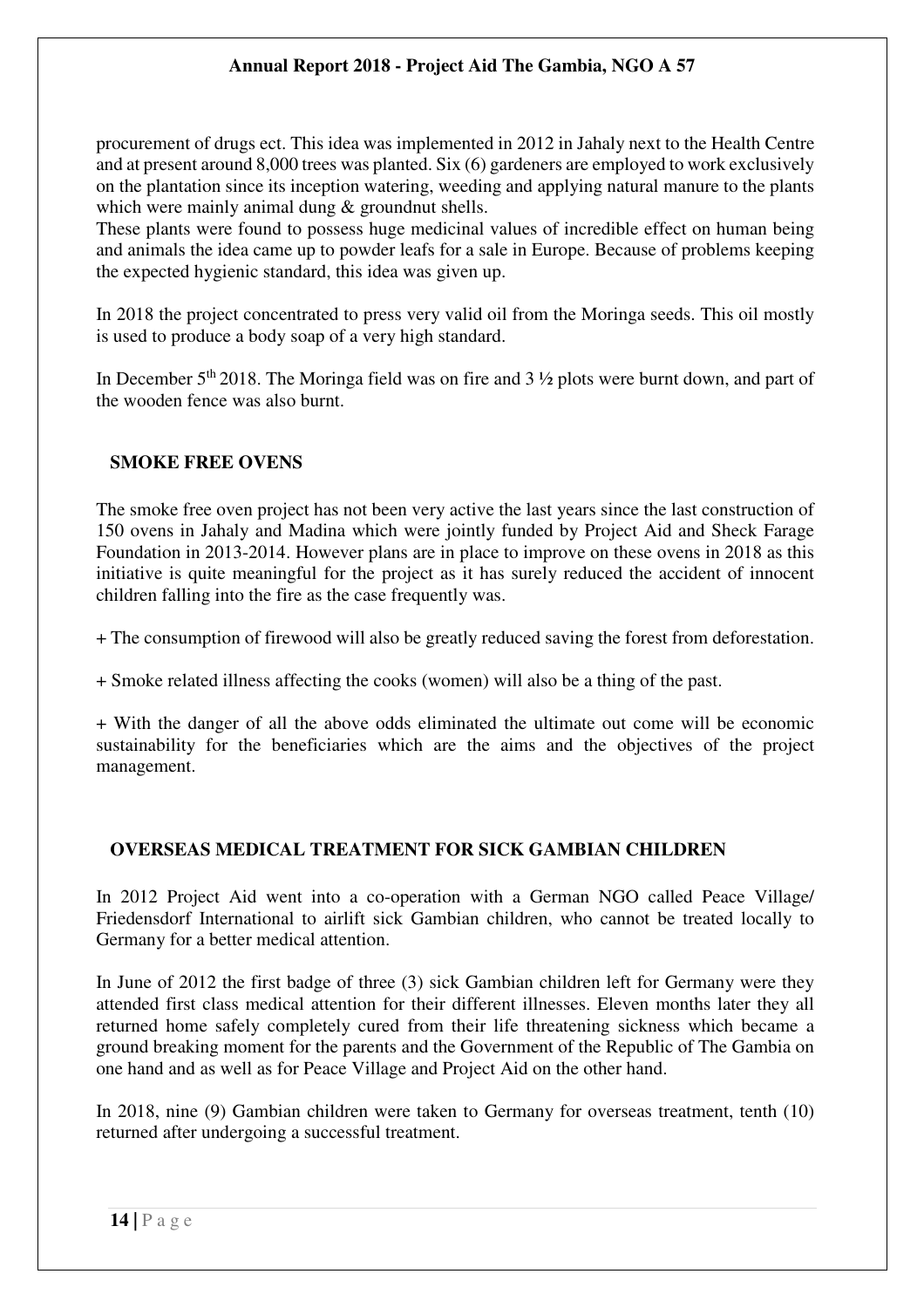## **NUMBER OF CHILDREN ADMITTED TO / RETURNED FROM OVERSEAS TREATMENT FROM 2012 TO 2018**

| Year                                                       | 2012 |       | 2013 |       |  |       |  |           |         | 2015 |       | 2018 |  |
|------------------------------------------------------------|------|-------|------|-------|--|-------|--|-----------|---------|------|-------|------|--|
|                                                            |      | $R^*$ | ∖ *  | $R^*$ |  | $R^*$ |  | $R*$      | $R^*$   |      | $R^*$ |      |  |
| patients                                                   |      |       |      |       |  |       |  | <b>10</b> | 12<br>∸ |      |       |      |  |
| $A^*$ = admitted to Germany $R^*$ = returned to The Gambia |      |       |      |       |  |       |  |           |         |      |       |      |  |

In total Sixty Five (65) Gambian Children have so far benefited from our overseas treatment program which is progressing steadily with an impressive number on the waiting list. The remaining nine (9) are progressing very well and expected to be back as soon as the treatment is successful completed. It is important to highlight at this juncture that this treatment program is absolutely free of charge for the children and their parents as Project Aid and Peace Village foots the entire bill from start to finish.

Not only do Peace Village helps The Gambia in the treatment of sick children but also support the medical facilities with hospital materials and equipments through Project Aid. This was amply demonstrated in 2017 when some containers were sent in loaded with 5 tons of mentioned materials and equipment through the project for onward transmission to the Government.

Below are the criteria for selection in to this program and as well as information about Friedensdorf/Peace Village.

In Friedensdorf [English - Peace Village] program admit children for medical treatment under the following conditions:

- Social indication: parents are financially not in the position to arrange overseas treatment

- Necessity: the child suffers an illness or injury that is life-threatening or means a serious limitation of function; treatment is not available/affordable in Gambia/Senegal as it is now taking a child from its family and natural surroundings is always the very last resort!!!

- Parents/guardians must guarantee they will accept the child back into the family without any discussion and make no effort for the child to remain in Germany

- Treatment is possible in Europe and has a good perspective for success

Experience has shown that the following causes are likely to be accepted if the needed operation is not available at home:

- Osteomyelitis (infection of the bone or bone marrow)

- Conditions after burns, for example with fire, gas or any explosion. Usually with scar contracture that limits function of hands/leg or closing of eyes/nose/mouth

- congential disorder/malformation such as analatresia (malformation of rectum), urogenital malformation (e.g. hypospadias or bladder extrophy) but also of orthopedic kind such as club foot)

- Cleft palates or ankylosis [stiffness] of jaw

### **Unfortunately not admitted are**:

- any neurological or cardiology problems or any form of cancer, as treatment cannot be arranged for free in Germany and the success rate is not always high Children that suffer a problem due to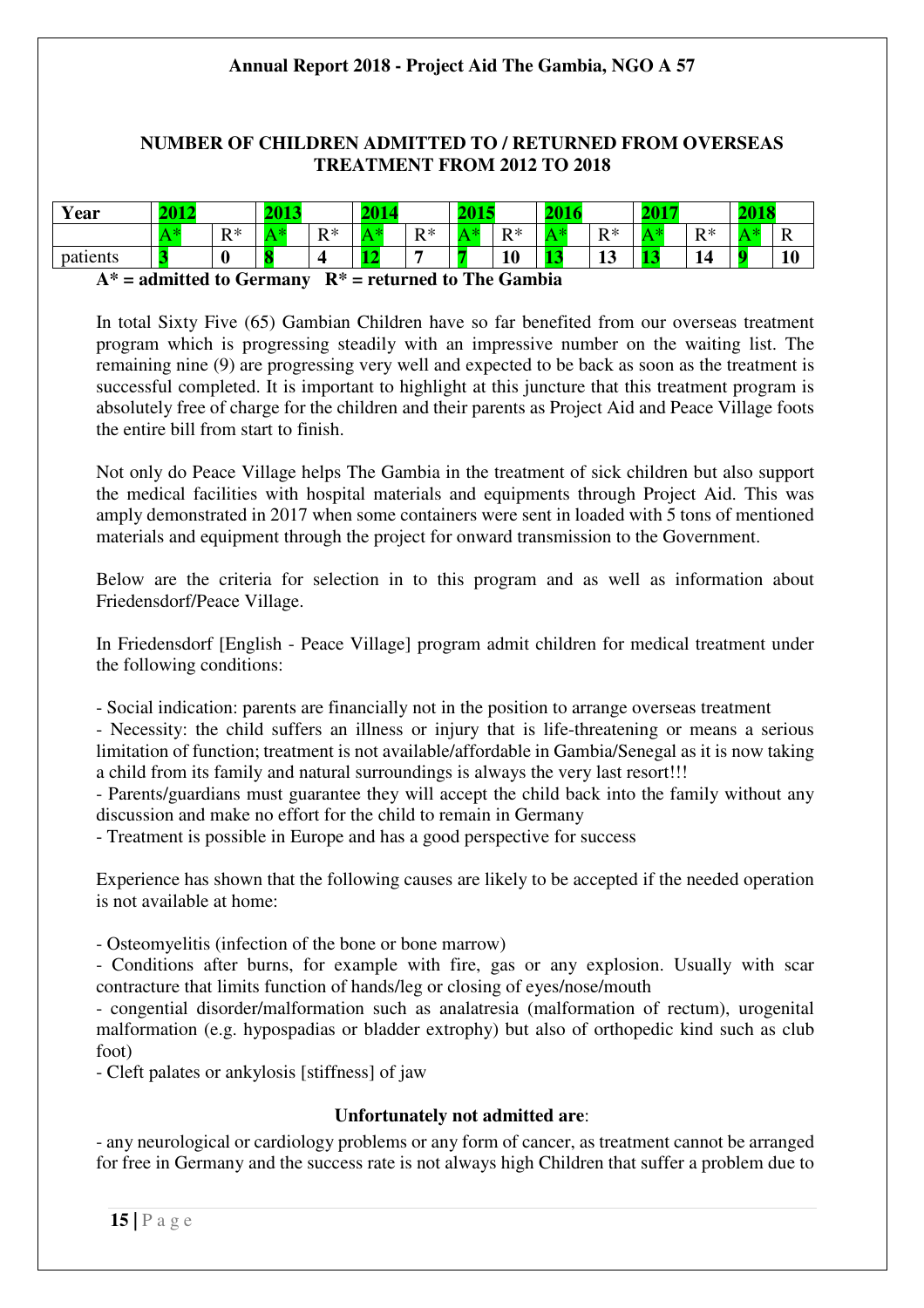cerebral palsy or Spina bifida cannot be accepted. The problem might look like an orthopedic one at first, but usually no easy improvement can be achieved by simple surgery

Further framework:

- Children must be eleven (11) years or younger. They must not be breast feeding by the time of admission

- Parents must agree that child travels without parents/guardian and the guardianship will be transferred to Peace Village during the entire time in Germany. Guardianship automatically ends upon the child's return to the home country

- Parents must guarantee that the family will not undertake any initiative for the child to stay in Germany or have any private contacts, for example to family/friends living in Europe. Since every child in the program will be treated equally, unfortunately no such contacts can be allowed

- Peace Village is never "obliged" to admit a child. Even if all formal requirements are met, last decision is on them who is selected

- The Gambia guarantees to admit every child back home in the country. Under no circumstances any child remains in Germany

Upon return every child is given a small financial aid for reintegration and a bag with clothing and personal belongings.

While in Germany the child will either be admitted in hospital or live with the other children in peace village. The children will not stay in any private family.

Around 240 children, going and coming from hospitals all over Germany, stay together with all other small patients, attend rehabilitation programs such as physiotherapy, water gyms etc. Peace Village pays attention that the cultural values of all children are respected (e.g. there is no pork at their meals etc.)

Children are luckily very fast to pick up a new language if needed. After few weeks many children can speak basic German. If needed to explain treatment etc. Peace Village usually manages to find interpreters. If several children come from the same country, they are often able to translate for one another due to different durations of stay. Funnily enough, after some month children do not only learn to speak Germany but also other languages spoken at Peace village. (Peace Village has quite some Afghan kids who can speak Portuguese, because their new friend is from Angola and vice versa!)

Before Peace Village decides to admit a child, it is best to have as much medical material available as possible. Best is always a recent x-ray, ideally along with a medical report.

### **BUNIADU HEALTH CENTRE**

The non-profit association Riverboat Doctors International (RDI) e.V. was founded in 2004 and is based in Ganderkesee, Germany. Since 2007, the association has been running "Buniadu Health Centre", an outpatient Health Centre in the village of Buniadu (NRR) on the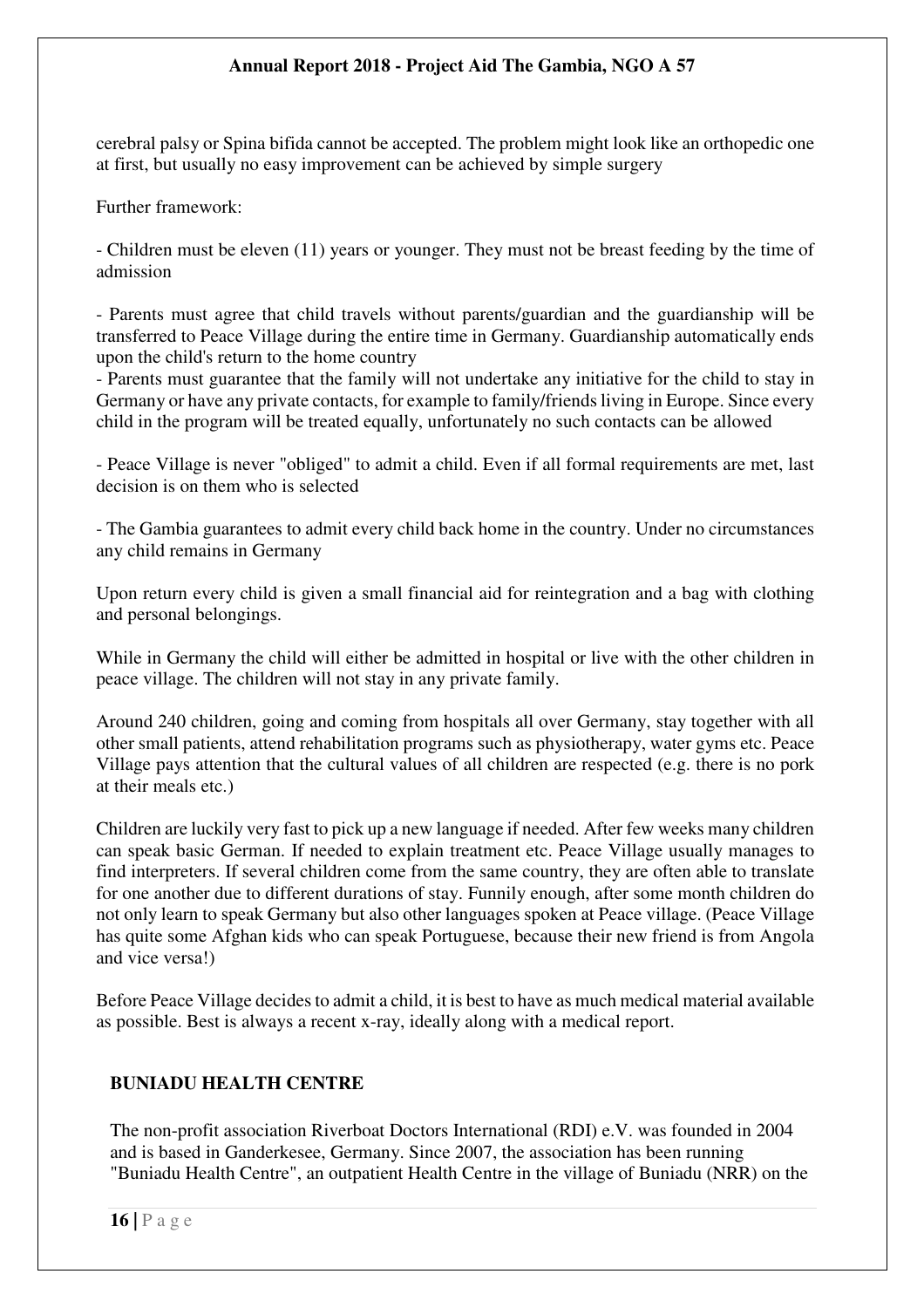north bank of the river Gambia. The Health Centre employs twelve local staff, including two trained nurses. Regular on-the-spot staffing is provided by volunteers (doctors, nurses and carers, as well as craftsmen) from Germany, Austria and Switzerland. About 70 outpatients show up for treatment every day, most of them are children. Infectious diseases: malaria, worm diseases, burns and accidents of all kinds are treated, increasingly also chronic diseases such as diabetes and hypertension. In addition, education courses in nutrition and hygiene are offered in cooperation with local experts. Since 2012 the Health Centre Buniadu has been equipped with a water supply and a small solar system. The board members and all members of the association in Germany work voluntarily.

Buniadu health centre and the kindergarten was officially handed over to Project Aid The Gambia with effect from February 1st 2017

| month      | male | female | total<br>patients | fees<br><b>Dalasi</b> |
|------------|------|--------|-------------------|-----------------------|
| January    | 153  | 210    | 363               | <i>11340</i>          |
| February   | 181  | 291    | 472               | <i>14340</i>          |
| March      | 249  | 364    | 508               | <i>12150</i>          |
| April      | 216  | 329    | 545               | 17460                 |
| May        | 318  | 495    | 813               | <i><b>25500</b></i>   |
| June       | 348  | 519    | 867               | 26670                 |
| July       | 468  | 636    | 1104              | 32610                 |
| August     | 679  | 949    | 1628              | 47310                 |
| September  | 720  | 1045   | 1869              | 52580                 |
| October    | 925  | 1340   | 2265              | 65580                 |
| November   | 484  | 824    | 1308              | 37630                 |
| December   | 390  | 731    | 1121              | 33580                 |
| total 2018 | 5131 | 7733   | 12863             | 376750                |

**The following data shows the number of patients seen by Buniadu Health Centre in the different months of 2018:** 

# **BUNIADU KINDERGARTEN**

From September 2018, alone 43 new students were enrolled out of which 23 were girls and 20 were boys.

As of the kindergarten population stands at 107 students out of which 61 are girls and 46 are boys.